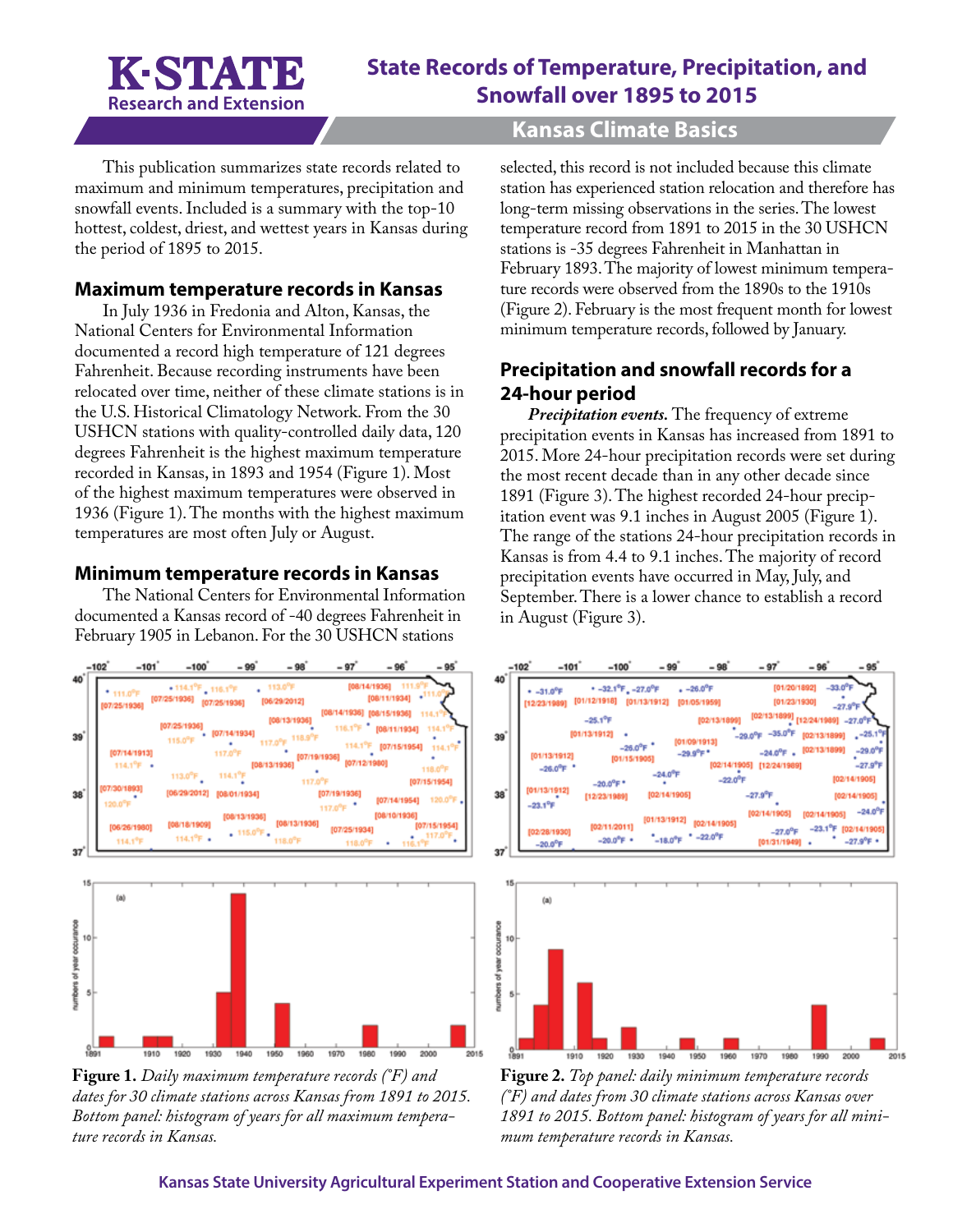

**Figure 3.** *Top panel: 24-hour precipitation records (inches) and dates for 30 climate stations across Kansas over 1891 to 2015. Bottom panel: (a) histogram of years for 24-hour precipitation records in Kansas; and (b) histogram of months for 24-hour precipitation records in Kansas.*

Snowfall events. For the 24-hour snowfall records across the state, the National Centers for Environmental Information documented a 30-inch snowfall event in Pratt in March 2009. The station 24-hour snowfall records shown in Figure 4 range from 12 to 27 inches. The most frequent decade for establishing a snowfall record was the 1910s (Figure 4). March is the most frequent month in which record 24-hour snowfall events have occurred in Kansas.

## **Top 10 hottest, coldest, driest, and wettest years in Kansas**

Table 1 provides the top ten hottest, coldest, driest, and wettest years during the period of 1895 to 2015. The hottest year recorded during this period was 2012 and the coldest year was 1912. Five of the ten hottest years





**Figure 4.** *Top panel: 24-hour snowfall records (inches) and dates for 30 climate stations across Kansas over 1891 to 2015. Bottom panel: (a) histogram of years for 24-hour snowfall records in Kansas; and (b) histogram of months for 24-hour snowfall records observed in Kansas.*

occurred during the 1930s. Both the driest and wettest years occurred in the 1950s. Only two of the driest years were during the Dust Bowl years of the 1930s. Two of the wettest years, 1951 and 1993, saw significant flooding in northeast Kansas.

The temperature difference between hottest year and coldest year is over 6 degrees Fahrenheit in Kansas. Perhaps more significantly, the precipitation difference is 19 inches between the wettest and driest years.

These significant swings of temperature and precipitation make crop and livestock productions in Kansas relatively vulnerable to changes of increasing climate extreme events from short-term or longer-term perspectives, which requires that adaptive measures need to be taken for sustaining Kansas agricultural production.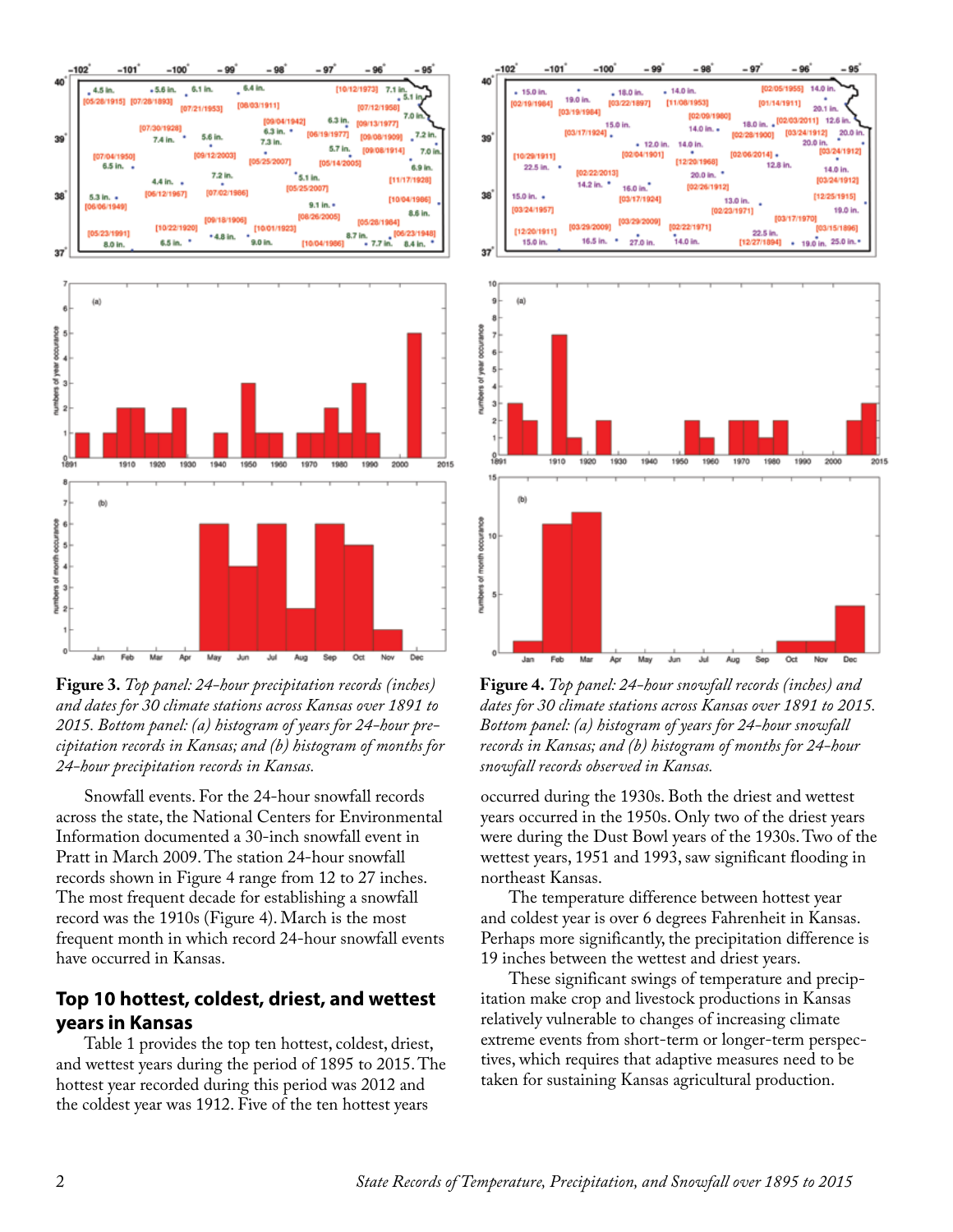| Table 1. Kansas top 10 hottest, coldest, driest, and wettest years from 1895 to 2015 |  |  |  |
|--------------------------------------------------------------------------------------|--|--|--|
|--------------------------------------------------------------------------------------|--|--|--|

| <b>Rank</b>    | <b>Hottest year</b> | <b>Degrees F</b> | Rank | Coldest year | <b>Degrees F</b> |
|----------------|---------------------|------------------|------|--------------|------------------|
| $\mathbf{1}$   | 2012                | 58.9             | 1    | 1912         | 52.3             |
| 2              | 1934                | 58.1             | 2    | 1951         | 52.5             |
| 3              | 1954                | 57.7             | 3    | 1993         | 52.6             |
| $\overline{4}$ | 2006                | 57.6             | 4    | 1924         | 52.6             |
| 5              | 1938                | 57.5             | 5    | 1917         | 52.7             |
| 6              | 1939                | 57.4             | 6    | 1979         | 52.8             |
| 7              | 1946                | 57.4             | 7    | 1903         | 52.9             |
| 8              | 1933                | 57.3             | 8    | 1895         | 52.9             |
| 9              | 1931                | 57.1             | 9    | 1929         | 52.9             |
| 10             | 1921                | 57.1             | 10   | 1985         | 53.0             |
|                |                     |                  |      |              |                  |

| <b>Rank</b>    | <b>Driest year</b> | <b>Inches</b> | Rank           | <b>Wettest year</b> | <b>Inches</b> |
|----------------|--------------------|---------------|----------------|---------------------|---------------|
| $\mathbf{1}$   | 1956               | 17.3          | 1              | 1951                | 43.7          |
| $\overline{2}$ | 1966               | 19.3          | $\overline{2}$ | 1973                | 42.7          |
| 3              | 2012               | 19.4          | 3              | 1915                | 41.3          |
| $\overline{4}$ | 1936               | 19.8          | $\overline{4}$ | 1993                | 41.1          |
| 5              | 1952               | 20.1          | 5              | 1961                | 38.1          |
| 6              | 1939               | 20.7          | 6              | 1941                | 37.5          |
| 7              | 1910               | 20.7          | 7              | 2007                | 36.6          |
| 8              | 1917               | 21.0          | 8              | 1944                | 36.4          |
| 9              | 1963               | 21.1          | 9              | 1985                | 35.9          |
| 10             | 1988               | 21.3          | 10             | 1992                | 35.8          |